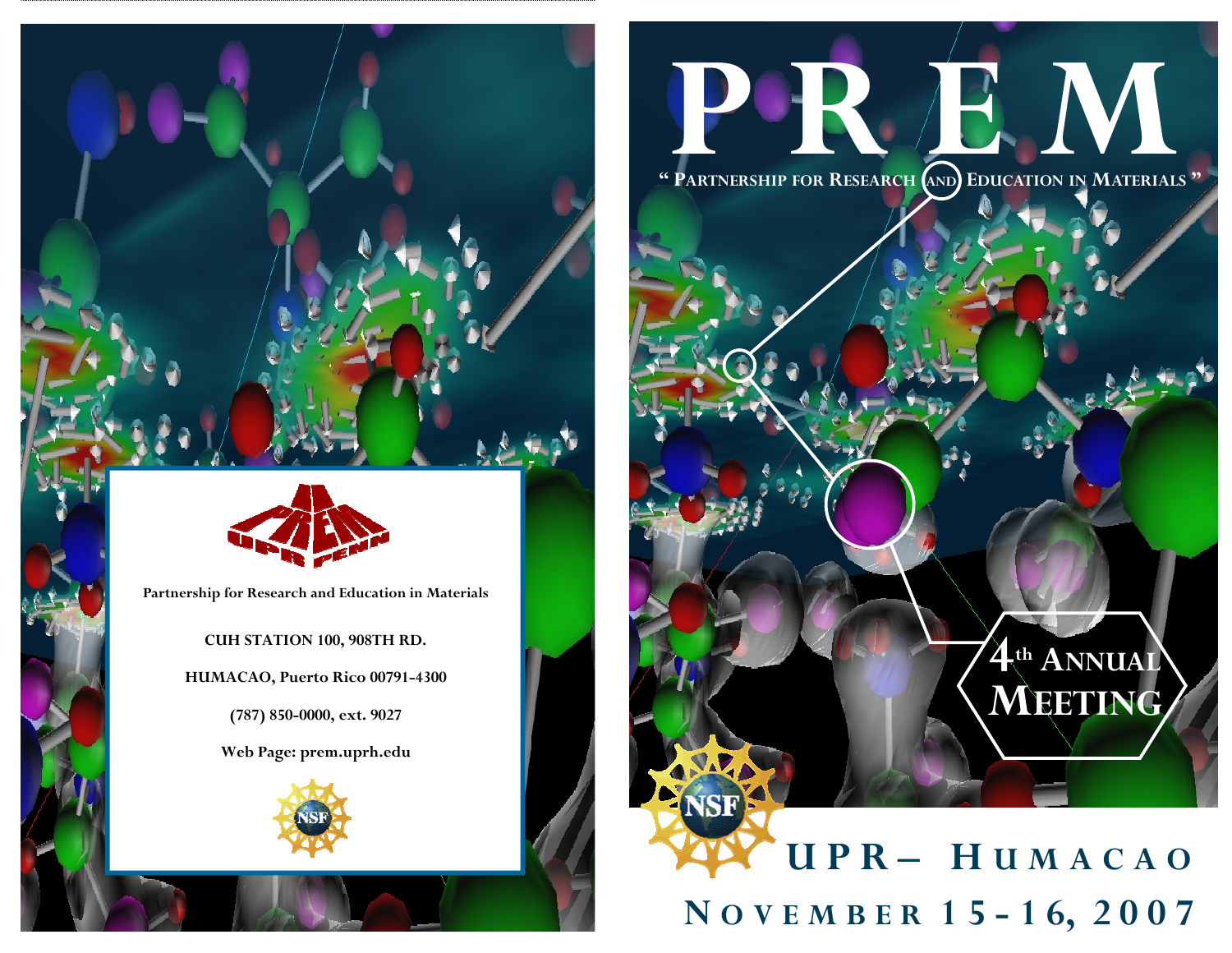

#### **P13:** *Analytical solution of the ornstein-zernike equation for charged systems*

Melvin S. Arias and Lesser Blum Department of Physics, University of Puerto Rico at Río Piedras

#### *P14: Investigation on charged systems*

 Domingo V. Pérez, Lesser Blum Department of Physics, University of Puerto Rico at Río Piedras

**P15:** *A graphical user interface to molecular dynamics simulation software for the study of CNT-Polymer hybrids* 

 Myrna Merced, Desirée Velázquez, Raúl Colón, José O. Sotero Department of Mathematics, University of Puerto Rico at Humacao

#### **P16:** *On the construction of state transfer matrices of closiple paths for modeling linear polymers*

 Yesenia Cruz and José O. Sotero-Esteva Department of Mathematics, University of Puerto Rico at Humacao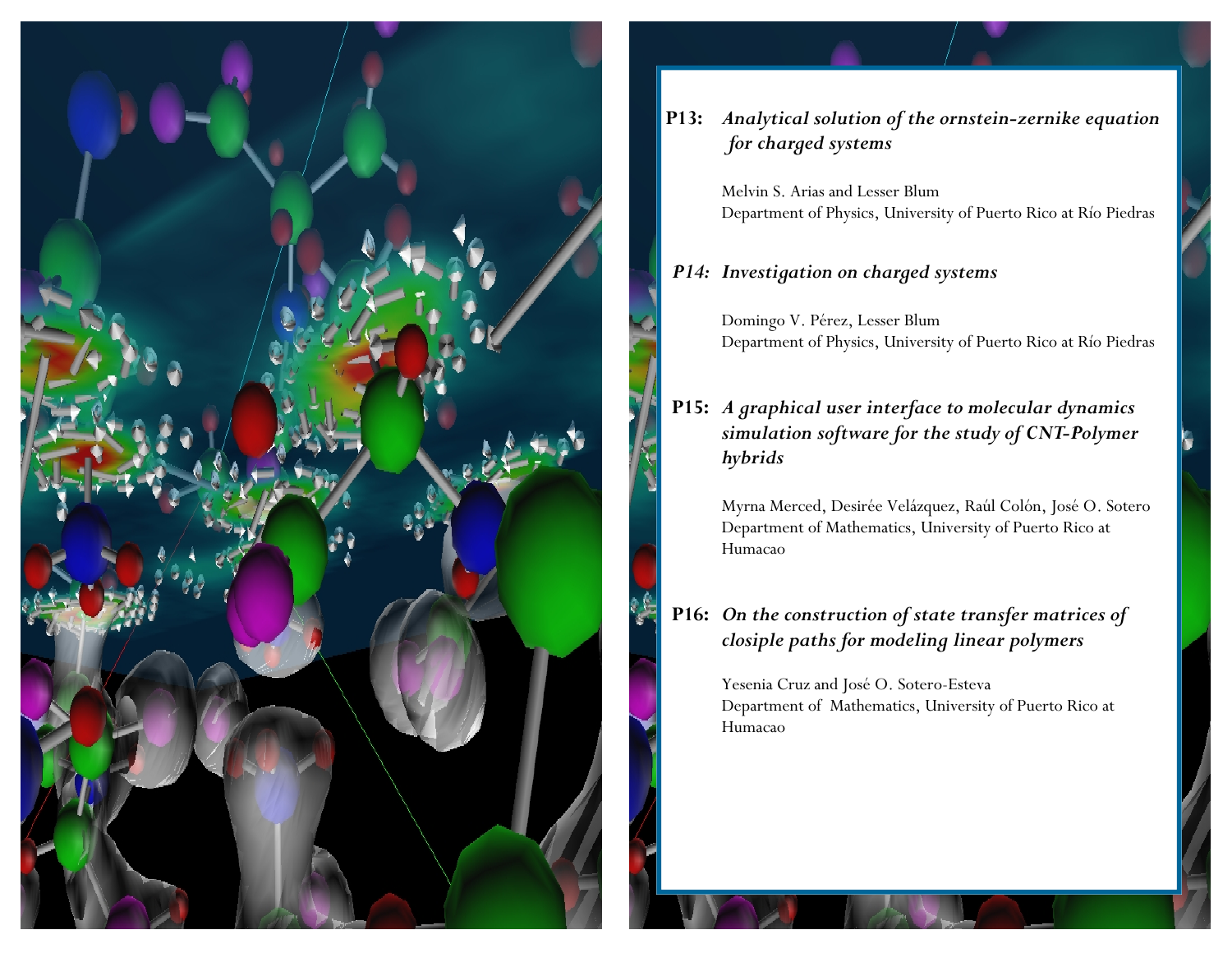**P9: Amplification of the whole genome of**   *Escherichia coli, Shigella flexneri and Salmonella enterica* **by rep- PCR and multiple displacement amplification** 

Dianicha Santana<sup>a</sup>, Esther Vega<sup>b</sup> aPetra Mercado High Shool, Humacao bDepartment of Biology, University of Puerto Rico at Humacao

#### **P10:** *Ferrocene chalcone derivatives as labels for DNA electrochemical sensors*

Rocío del A. Cardona, Aileen Díaz, Yesenia Enríquez, Ana R. Guadalupe and Ingrid Montes Department of Chemistry, University of Puerto Rico at Río Piedras

**P11:** *Development of Polyvinylferrocene-ssDNA copolymer for electrochemical detection and isolation of an specific DNA sequence*

Ezequiel Paglia and Ana Guadalupe Department of Chemistry, University of Puerto Rico at Río Piedras

#### **P12**: *Assesment of different amplification techniques as a source of DNA: assesment of diferent size amplification products as a probe*

 Abigail Ruiz, Rosalmari de Jesus, Omayra Rivera, Giselle Gonzalez and Esther Vega Department of Biology, University of Puerto Rico at Humacao

### **PROGRAM**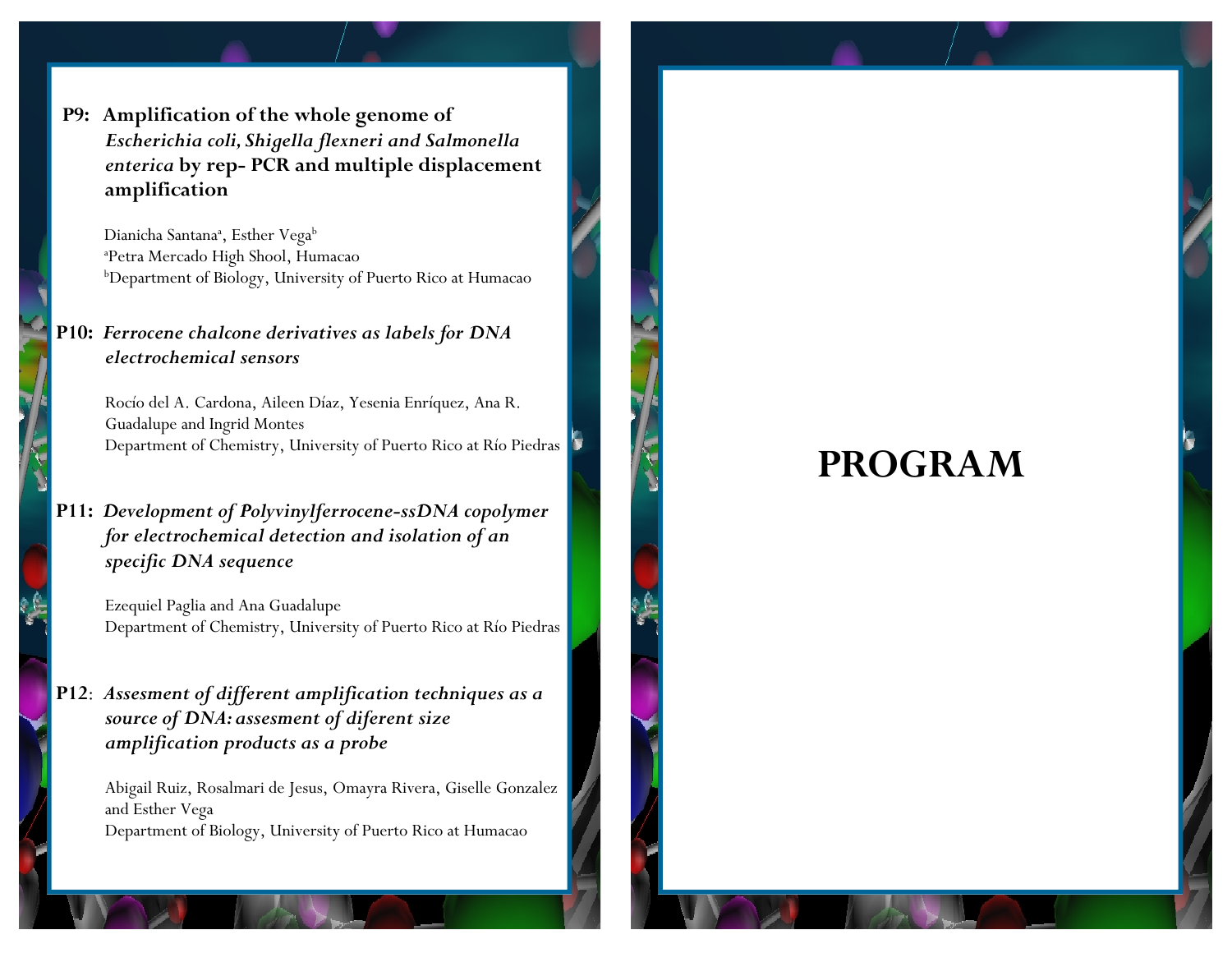#### **Thursday November 15, 2007**

- **10:00 AM 4:00 PM** Individual Interactions between Collaborators
- **10:30 AM 11:30 AM** Seminar: *Quantum filamentary transport* Raphael Tsu, University of North Carolina at Charlotte, Videoconference Room, UPRH
- **5:00 7:00 PM** Welcome and Visit to *Materia Extraña* Exhibit, Casa Roig Museum, 66 Antonio López St, Humacao, P.R.

#### **Friday November 16, 2007**

**Four Points by Sheraton Hotel, Palmas del Mar, Humacao, PR** 

| $9:00 - 9:30 AM$   | <b>Registration &amp; Breakfast</b>                                                                                                   |
|--------------------|---------------------------------------------------------------------------------------------------------------------------------------|
| $9:30 - 9:40 AM$   | <b>Welcome Messages</b>                                                                                                               |
| $9:40 - 10:30 AM$  | Presentation and Discussion: The Future of<br>PREM, Idalia Ramos, UPRH, Andrew<br>McGhie, PENN, Jorge J. Santiago, PENN               |
| 10:30 - 12:00 PM   | <b>Faculty Presentations</b>                                                                                                          |
| $10:30 - 10:55$ AM | Self assembly of transmembrane proteins<br>into an ion channel within a lipid bilayer<br>(See Abstract O1), Preston B. Moore,<br>USIP |

#### *P5: Study of electrospun undoped and antimony-doped in tin oxide nanofibers*

Neliza León<sup>a</sup>, Anamaris Meléndez<sup>a</sup>, Idalia Ramos<sup>a</sup>, Nicholas Pinto<sup>a</sup> and Jorge J. Santiago Avilés<sup>b</sup> aDepartment of Physics, University of Puerto Rico at Humacao bDepartment of Electrical Engineering, University of Pennsylvania

#### *P6:* Synthesis and characterization of porous SnO<sub>2</sub> *nanofibers*

Yu Wang<sup>a</sup>, Idalia Ramos<sup>a</sup> and Jorge J. Santiago Avilés<sup>b</sup> aDepartment of Physics, University of Puerto Rico at Humacao bDepartment of Electrical Engineering, University of Pennsylvania

#### *P7: Assembly and testing of Poly (3,4 propylenedioxythiophene)-based type I electro chemical supercapacitors*

Mariem Rosario-Canales<sup>a</sup>, Michael J.Therien<sup>a</sup>, and Jorge Santiago aDepartment of Chemistry, University of Pennsylvania bDepartment of Electrical Engineering, University of Pennsylvania

#### *P8: Electrochemical DNA sensor for salmonella detection*

Madeline Díaz Serrano<sup>a</sup>, Joselyn del Pilar<sup>a</sup>, Arelys Rosado<sup>a</sup>, Esther Vega<sup>b</sup>, Ana R.Guadalupe<sup>a</sup> aDepartment of Chemistry, University of Puerto Rico at Río Piedras bDepartment of Biology,University of Puerto Rico at Humacao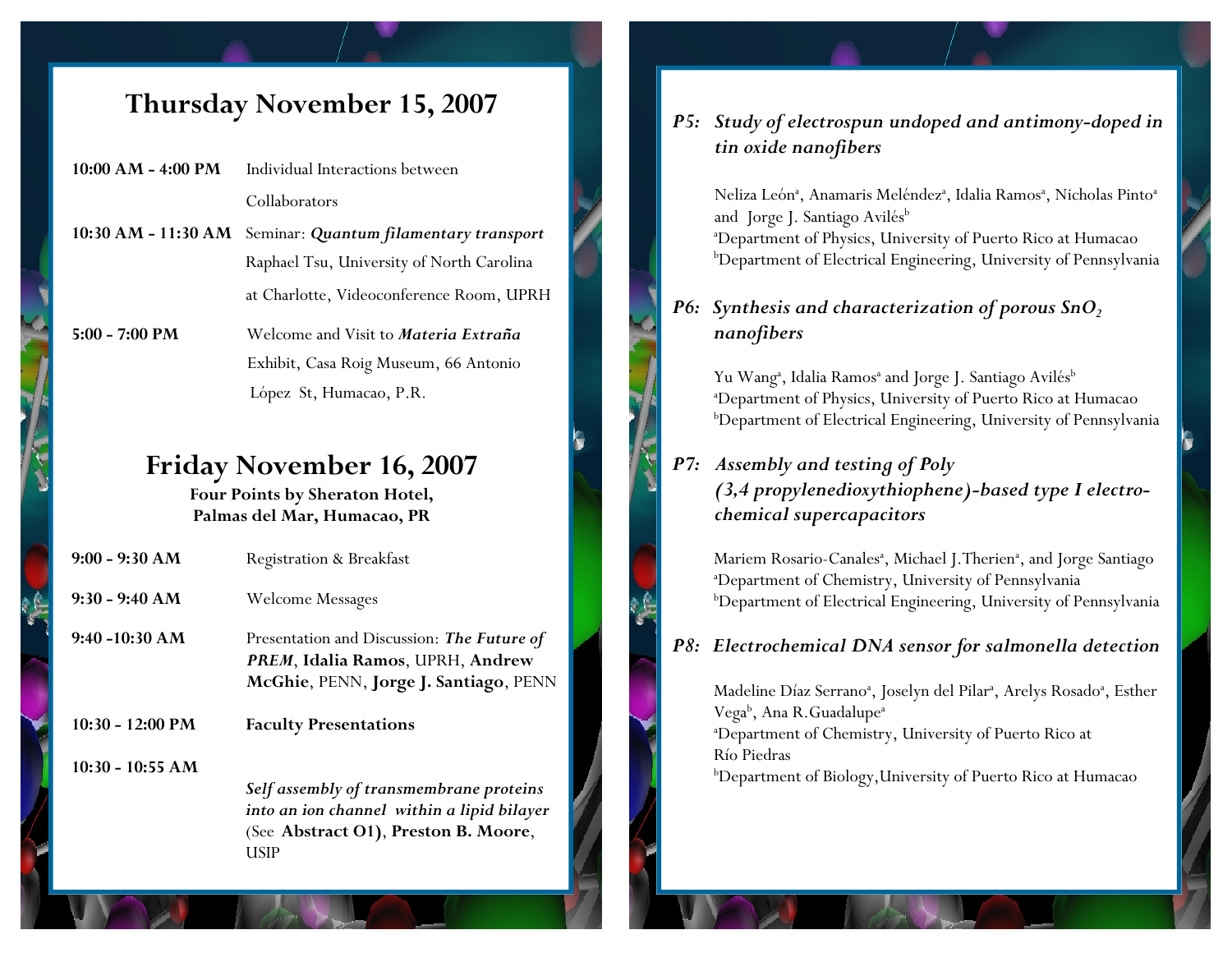*P1: Using electrospinning for the fabrication of rapid response gas sensors based on conducting polymer nanowires* 

Richard Rojas<sup>a</sup>, Idalia Ramos<sup>a</sup>, Nicholas Pinto<sup>a</sup> and Alan Johnson Jr.<sup>b</sup> aDepartment of Physics, University of Puerto Rico at Humacao bDepartment of Physics, University of Pennsylvania

#### *P2: Organic-inorganic Schottky diode based on few layer graphene*

Maria Abreu<sup>a</sup>, Nicholas Pinto<sup>a</sup> and Alan Johnson Jr.<sup>b</sup> aDepartment of Physics, University of Puerto Rico at Humacao bDepartment of Physics, University of Pennsylvania

*P3: Schottky diodes based on electrospun polyaniline nanofibers of varying diameter* 

Rut Rivera<sup>a</sup>, Nicholas Pinto<sup>a</sup> and Alan Johnson Jr.<sup>b</sup> aDepartment of Physics, University of Puerto Rico at Humacao bDepartment of Physics, University of Pennsylvania

#### **P4:** *Synthesis and characterization of zinc oxide and palladium structures*

Adamari Rivera<sup>b</sup>, Jean C. Calderón<sup>b</sup>, Diego Rodríguez<sup>c</sup>, Melvin Arias<sup>c</sup>, Wilfredo Otaño<sup>a</sup>, Víctor M. Pantojas<sup>a</sup>, Carlos Ortiz-Rodríguez<sup>a</sup>, and Jorge J. Santiago<sup>d</sup>

aDepartment of Physics-Mathematics, University of Puerto Rico at Cayey bDepartment of Chemistry, University of Puerto Rico at Cayey cDepartment of Physics, University of Puerto Rico at Río Piedras dDepartment of Electrical and System Engineering, University of Pennsylvania

#### **10:55 - 11:20 AM** *Research and outreach projects on combinatorics, graphical user interfaces and principal component analysis applied to the study of linear polymers* (See **Abstract O2**), **José O. Sotero Esteva**, UPRH **11:20- 11:45 AM**  *On the dissipative effects in the electron transport through conducting polymer nanofibers* (See **Abstract O3**),  **Natalya Zimboskaya**, UPRH **11:45 - 12:10 PM**  *The critical boundary displacement for radial cavitation: new results and a numerical scheme* (See **Abstract O4**),  **Pablo Negrón**, UPRH **12:10 - 1:30 PM** Lunch **1:30 - 3:00 PM** Faculty Presentations **1:30 - 1:55 PM**  *Nanowire phase change non-volatile mem ory* (See **Abstract O5**), **Ritesh Agarwal**, PENN **1:55 - 2:20 PM**  *Schottky diodes based on several layers of graphene (*See **Abstrac**t **O6**), **Nicholas J. Pinto**, UPRH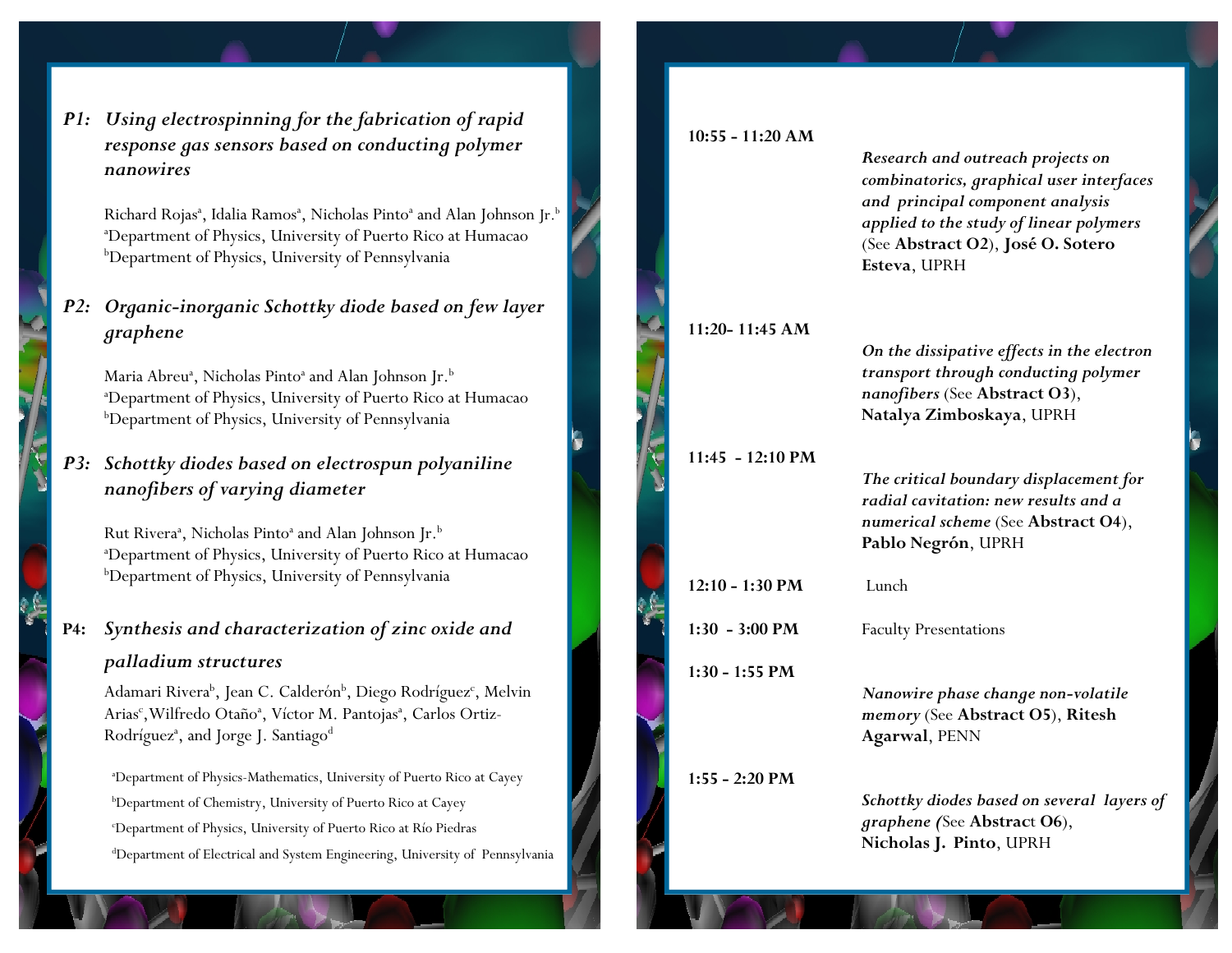| $2:20 - 2:45 PM$         |                                                 |
|--------------------------|-------------------------------------------------|
|                          | Formation of zinc oxide and palladium           |
|                          | structures to be used in hydrogen               |
|                          | sensor devices (See Abstract O7),               |
|                          | Wilfredo Otaño, UPRC                            |
| $2:45 - 3:10 \text{ PM}$ |                                                 |
|                          | Assessment of different amplification           |
|                          | techniques as a source of DNA: assessment       |
|                          | of different size amplification products        |
|                          | as a probe, Esther Vega, UPRH                   |
| $3:10 - 4:30$ PM         | <b>Students Posters Presentations</b>           |
|                          |                                                 |
| $4:30 - 5:30$ PM         | <b>Advisory Committee Meets to Write Report</b> |
|                          |                                                 |
| 5:30 PM                  | Closing                                         |
|                          |                                                 |
|                          |                                                 |
|                          |                                                 |
|                          |                                                 |
|                          |                                                 |

# **Students Posters**

ĸ,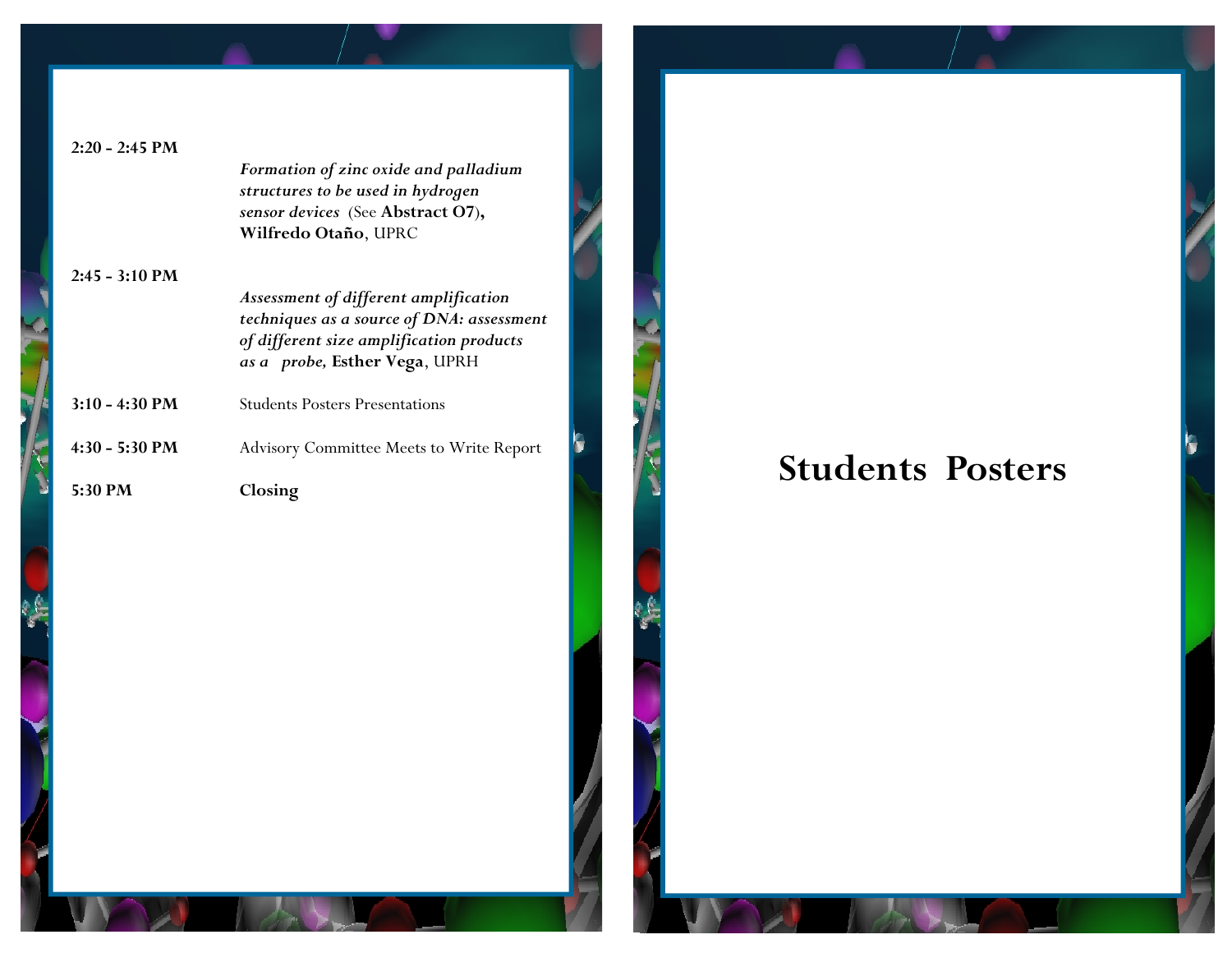#### **O7: Formation of zinc oxide and palladium structures to be used in hydrogen sensor devices**

Wilfredo Otaño<sup>a</sup>, Víctor M. Pantojas<sup>a</sup>, Carlos Ortiz Rodríguez<sup>a</sup>, Adamari Rivera<sup>b</sup>, Jean C. Calderón<sup>b</sup>, Diego Rodríguez<sup>c</sup>, Melvin Arias<sup>c</sup> and Jorge J. Santiago<sup>d</sup>

aDepartment of Physics-Mathematics, University of Puerto Rico at Cayey bDepartment of Chemistry, University of Puerto Rico at Cayey cDepartment of Physics, University of Puerto Rico at Río Piedras dDepartment of Electrical and System Engineering, University of Pennsylvania

Different zinc oxide and palladium structures have been produced using electrospinning and/or dc sputtering. For ZnO, fibers and ribbons are prepared using electrospining while nanowires are prepared using dc sputtering. Pd structures such as nanoribbons, nanoshells, filaments, open tubes and wires are prepared by combining electrospining and dc sputtering. It will be presented how changing deposition conditions during the different stages of synthesis allows controlling crystallinity and important structure properties such as morphology, oxidation state and electrical properties. The control of these important characteristic-properties is expected to produce significative changes in the sensing capabilities of these materials. A computer-controlled vacuum chamber is being set-up to study the hydrogen sensing capabilities of ZnO and Pd structures, with partial support of NASA Ideas-ER program. Furthermore, results of preliminary studies of the catalytic properties of the Pd nanoribbons and nanoshells, being studied by cyclic voltammetry in collaboration with Dr. Carlos R. Cabrera (UPR-Río Piedras) and the IFN, will be presented.

## **Abstracts Faculty Presentations**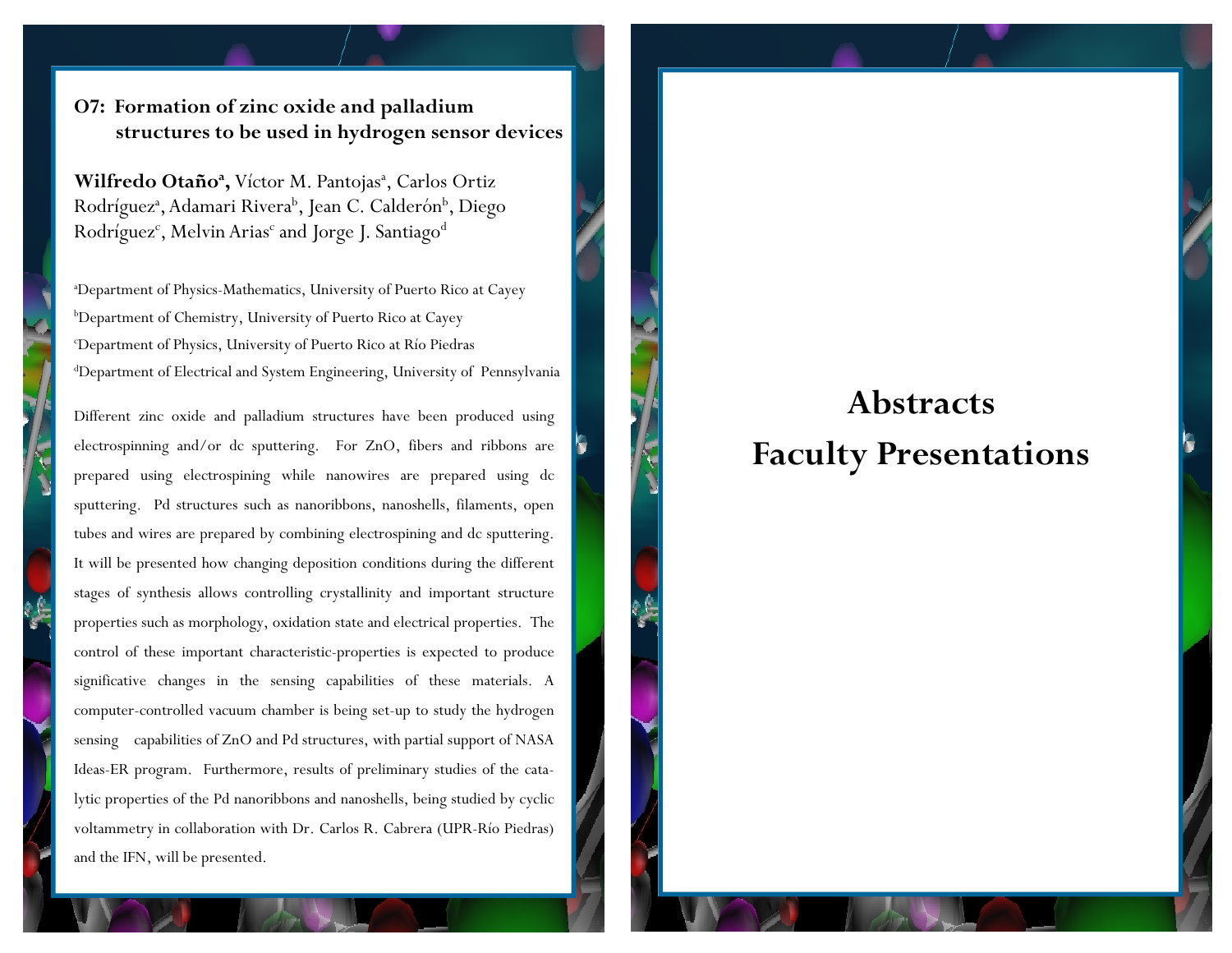**O1:** *Self assembly of the transmembrane proteins into an ion channel within a lipid bilayer* 

#### **Preston B. Moore**

Department of Chemistry & Biochemistry, University of the Sciences in Philadelphia

We simulate the self assembly of a transmembrane oligomeric ion channel from monomeric units using a novel coarse grain molecular dynamics model. The novel CG model has been parameterized using the experimental free energy of transfer of small molecules that represent the atomic moieties and thermodynamic properties. From the initial conditions of monomer transmembrane units within a lipid bilayer or bilayer mimetic consisting of a slab of octanol, we simulate the formation of a homo-oligomeric pentameter ion channel. We find that the self-assembly of the ion-channel occurs in a stepwise fashion instead of a concerted fashion. The structure and dynamics of the final oligomeric state is compared and contrasted to all-atom models in both DPPC lipid bilayer and a bilayer mimetic of octanol. We find good agreement between the Coarse Grain (CG) model's final structure and all-atom structures obtained previously as well as known experimental results.

#### **O6: Schottky diodes based on several layers of grapheme**

#### **Nicholas J. Pinto**

Department of Physics and Electronics, University of Puerto Rico at Humacao

In this work we extend our previous studies on Schottky diodes based on conducting polymer nanofibers to include few layer graphene. Few layers of graphene were removed from HOPG and from graphite rods and used in the construction of these diodes. N-doped  $Si/SiO<sub>2</sub>$  wafers were used in the fabrication of these diodes. The diodes were tested in vacuum as a function of temperature, air, nitrogen and in an ammonia environment. The diode rectification is affected in the presence of ammonia gas and could be related to the chemical doping introduced by ammonia that is believed to be n-type.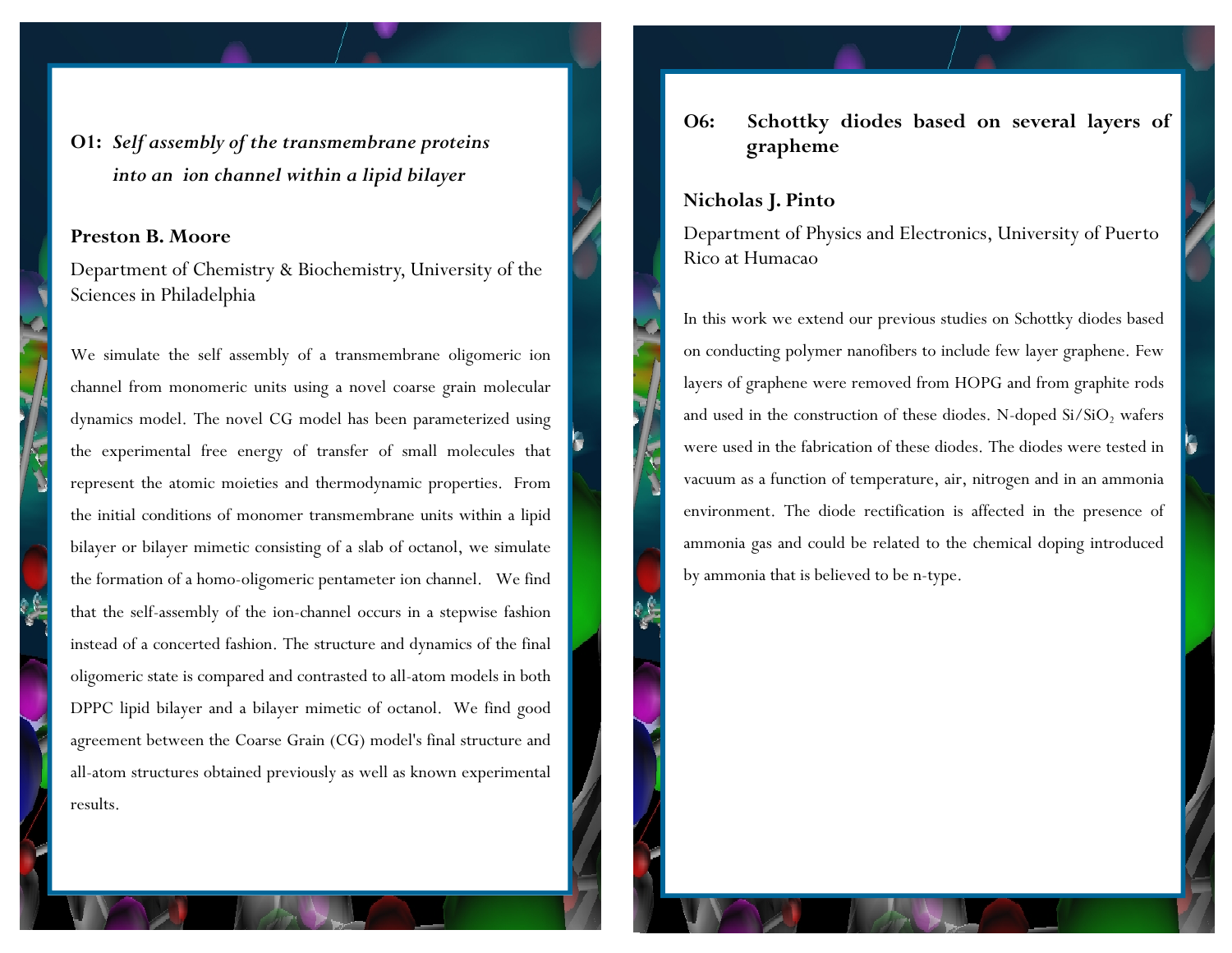**O5:** *Nanowire Phase Change Non-volatile Memory*

#### **Ritesh Agarwal**

Department of Materials Science and Engineering, University of Pennsylvania

I will discuss our efforts in studying reversible crystalline to amorphous phase transitions in chalcogenide nanowires (GeTe,  $Ge_2Sb_2Te_5$ ), which are becoming important materials for Phase Change Memory (PCM) devices. Of the different memory device concepts being currently explored, PCM devices based on Ge-Sb-Te alloys are very promising for scalable device size, high-speed operation with nonvolatile random accessing capability. However, the top-down nature of thin-film device fabrication and etching-induced material damage leads to scalability problems at sub-100 nm size. Therefore, there is great interest in developing new materials and processing techniques to overcome this barrier. Self-assembled nanowires devices are particularly promising owing to their sub-lithographic sizes and unique geometry that is free of etch-induced damage. Reversible phase transitions in single-crystalline nanowire devices scaled down to 20 nm sizes are observed with dramatic reduction in switching currents and power consumption. Size-dependent spontaneous recrystallization dynamics demonstrates non-volatile data retention capabilities at 20 nm length scales. Our results show that nanowires are promising candidates for scalable nonvolatile memory applications and studying intrinsic properties of current-induced phase transitions in nanoscale systems.

**O2:** *Research and outreach projects on combinatorics, graphical user interfaces and principal component analysis applied to the study of linear polymers*

#### **José O. Sotero Esteva**

Department of Mathematics, University of Puerto Rico at Humacao

This project is following bifurcations of the work being done at PENN on carbon nanotubes (CNT) properties and applications in three different areas: testing new quantitative metrics or novel implementations of known metrics that can be used to study the conformation of linear polymers on CNT or other fibers, developing graphical user interfaces for the setup and simulation of such hybrid systems, and a combinatorial approach to the study of linear polymer properties. Based on a script developed last year a collection of classes written in Python programming language for the representation of linear polymers has been developed. It has been incorporated into the VMD molecule visualization software along with a graphical user interface that lets the researcher setup polymer-CNT hybrids and run MD simulations with little knowledge about the underlying software and/or data file formats. A researcher with experience with MD simulations may still benefit with the software for it's ease of use for setting up the files needed. Eventually it will incorporate the trajectory analysis graphs that are best suited to the analysis of this type of systems. As a mathematical modeling tool we are exploring techniques used by Pólya seven decades ago, and still being used in recent literature, to study linear polymers.